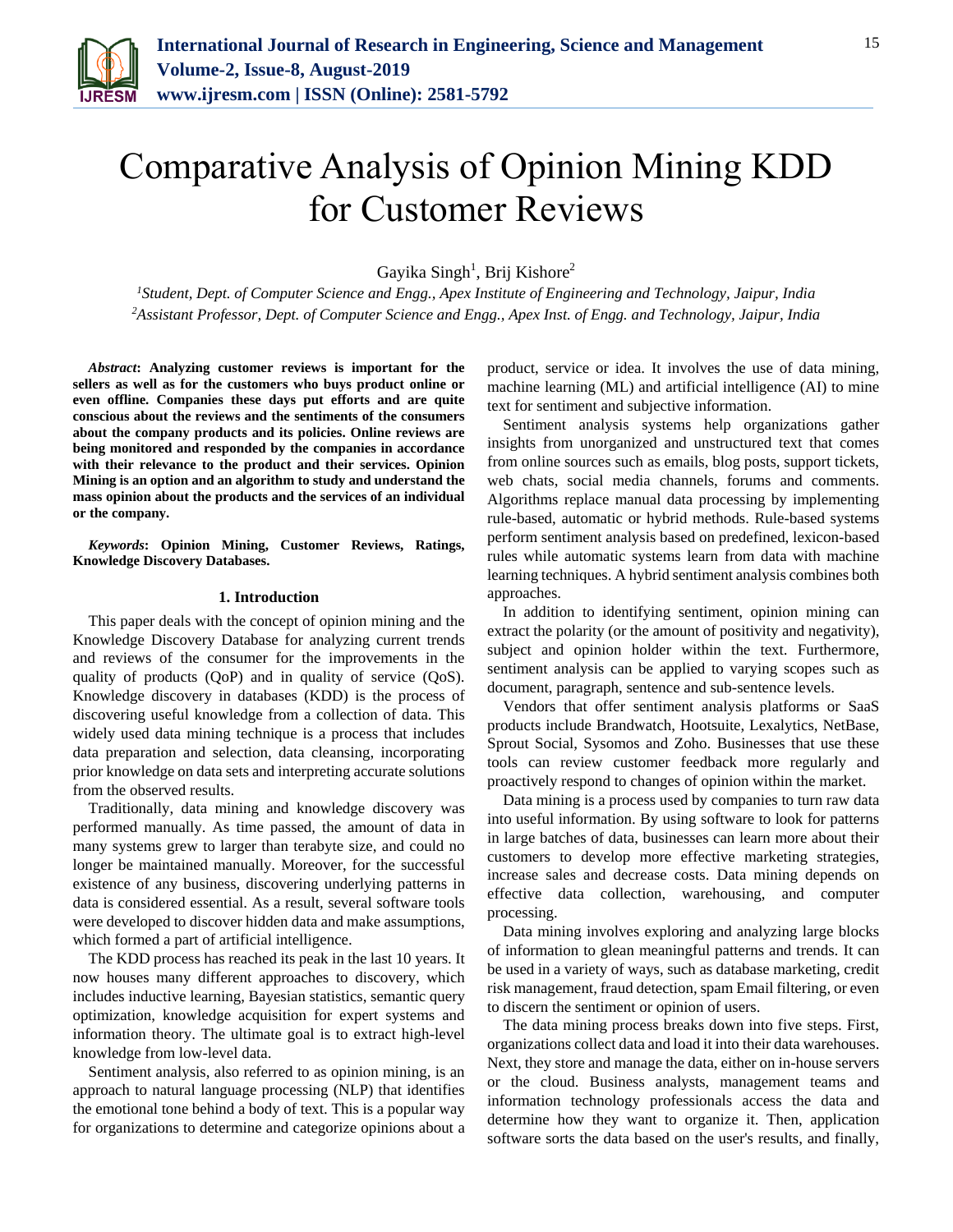

the end user presents the data in an easy-to-share format, such as a graph or table.

Data mining programs analyze relationships and patterns in data based on what users request. For example, a company can use data mining software to create classes of information. To illustrate, imagine a restaurant wants to use data mining to determine when it should offer certain specials. It looks at the information it has collected and creates classes based on when customers visit and what they order.

# **2. Literature survey**

Marjia Sultana, et.al (2016) presented the various issues that arise due to the input attributes for prediction of heart diseases. Across the whole world, heart diseases are increasing day by day. Since an expert is required along with higher knowledge related to prediction, the prediction of heart diseases is not easy [1]. The hidden information that is very important within decision making is extracted using data mining. In order to identify more accurate technique for heart disease prediction, an experiment is conducted in this paper that utilizes diverse data mining approaches. For each data mining approach, two separate data sets are utilized in this paper. Five different classifiers are investigated here amongst which the performances of Bayes Net and SMa classifiers are shown to be better than others for predicting heart diseases.

Archana Gahlaut, et.al (2017) proposed a load credibility prediction system here in order to provide benefits to various bank organizations [2]. The approval or disapproval of a loan request generated by a client is decided by the banks on the basis of the information related to that client such that proper decision can be made. The information related to the client's family background, his occupation, marital and financial status, are the factors that are important here. The decision related to providing clients with credit cards can be made as per the proposed analysis work. The Random Forest algorithm is chosen to be the best risky credit classification mechanism amongst others once the classification data mining techniques are applied. The performance and accuracy of Random Forest is not degraded even though its performance is slower in the runtime.

Kamaljit Kaur et.al (2015) proposed novel Credit Based Continuous Evaluation and Grading System (CBCEGS) approach continuous evaluation of complete system is utilized in order to assess the performance of students [3]. The performance of students is enhanced by providing them a multistage examination pattern. The two data sets of 1000 students are utilized here such that the performances of students can be analyzed and predicted. The system analysis and design is generated here using this gathered data. In order to predict the grades of students for both subjects, the Classification and Regression Tree (CART) supplemented by AdaBoost is known to be the best classifier as per the evaluations. In order to perform system analysis and design the best performance is shown by J48 that is supplemented by AdaBoost. However, for

mathematics, its performance is known to be the worst. In order to predict the marks of students previously in major test, the best results are generated by M5P.

Monali Paul, et.al (2015) proposed a system for predicting the category of analyzed soil datasets which utilized data mining techniques [4]. The yielding of crops is predicted by this category. As a classification rule, the formalization of predicting the crop yield is done which also utilize Naive Bayes and K-Nearest Neighbor methods. The selection of appropriate land such that a better crop can be produced by soil analysts and farmers can be done through this study. Further, by utilizing other data mining classification techniques such that more efficient models can be generated is the future work of this research.

Akshay Raul, et.al (2016) presented the information related to various bodies that are relevant to healthcare domains. An alternative to the medicine that is prescribed by doctor can be identified by the proposed system [5]. Along with an alternative of medicines, an optimum price of drug is provided here. The competitors as well as the price of medicine in which they are selling it can also be identified by the pharmaceutical companies. These companies can advertise their respective medicines in better way. The area that is prone to diseases and that expands their sales out is identified by the Insurance Companies. The human efforts are minimized such that the information can be identified with the help of data mining along with availability of information.

Shan Xu, et.al (2016) presented a study related to the practical issues of Chinese hospital that is dealing with the data of cardiovascular patients. This provides an early detection and risk prediction of the diseases of patients. The basic natural language processing mechanism was used here. For real patents dataset, 50 data mining techniques were tested after performing data preprocessing [6]. In order to generate an ensemble system, the top 6 sub-classifiers were chosen such that a complete advantage of multi-methods was taken and bias was minimized. In order to generate a final result that included risk prediction and confidence, the voting mechanism was adjusted. Thus, for diagnosing the doctors within practical use, the risk prediction confidence and algorithm's accuracy were shown.

Maklan and Klaus [7, p.228] defined customer Experience as "the customer's cognitive and affective assessment of all the direct and indirect encounters with the firm relating to their purchase behaviour". Moreover, this definition is derived from the previous studies [8]-[10] and it is highly consistent with the conceptualization of these researches. The most interesting findings of Maklan and Klaus [7] study was that customers' experience perceptions have a significant impact on customer satisfaction. The results of this study also indicate that customer experience also has significant impact on loyalty intention and customer behavioural intention.

### **3. Conclusion**

Opinion mining is important and is really crucial when it